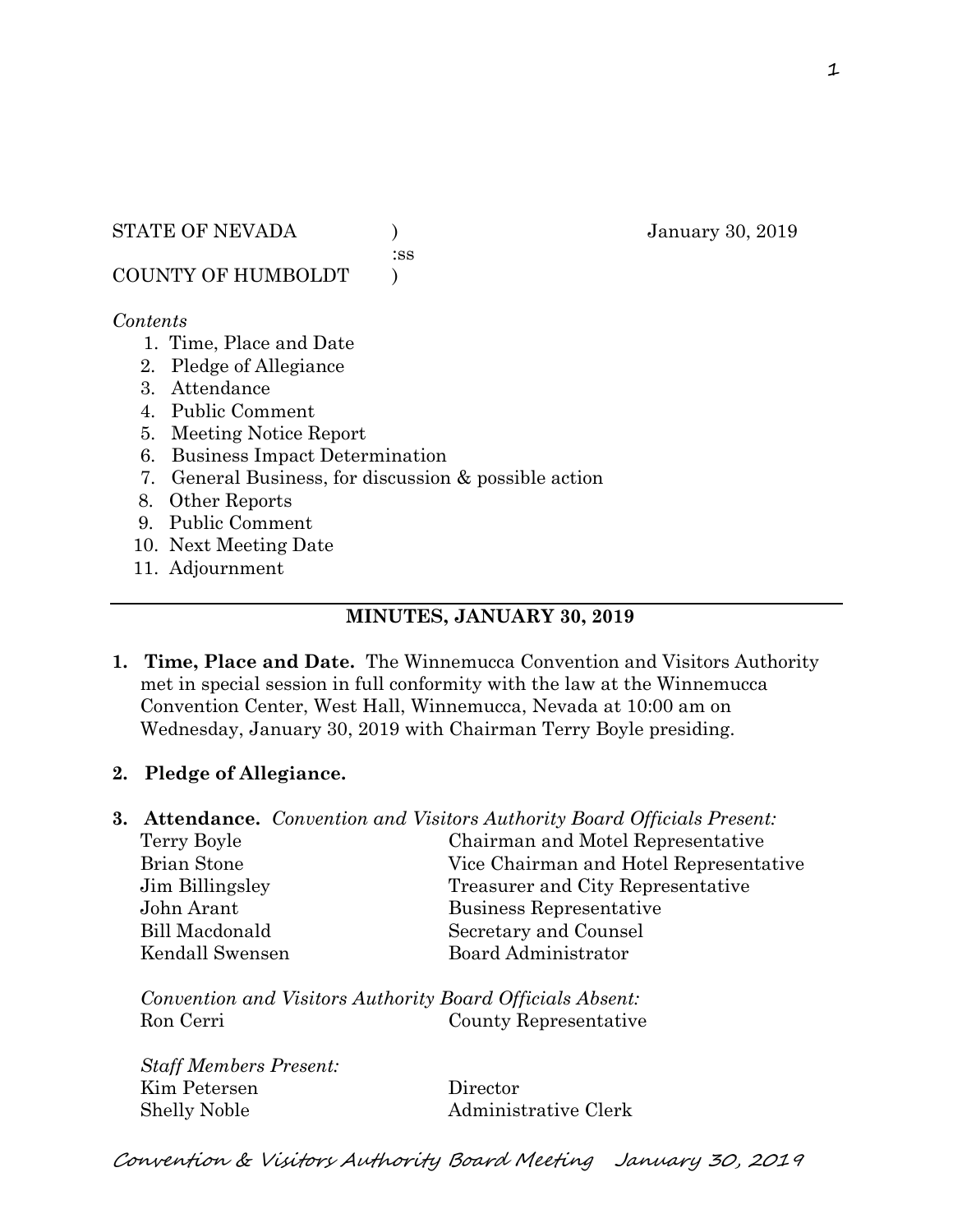*Staff Members Absent:*  None

*Others Present:*  None

**4. Public Comment** 

No public comment.

# **5. Meeting Notice Report.**

Chairman Boyle reported that notice, including meeting agenda, was posted by Shelly Noble by 9:00 am Friday, January 25, 2019 at Humboldt County Library, Court House, Post Office, City Hall and Convention Center West Hall. No persons have requested mailed notice during the past six months.

**6. Business Impact Determination.** Chairman Boyle asked whether any agenda item proposes the adoption by the city or by the county or by the WCVA of any rule, including any ordinance or resolution which would impose, increase or change the basis for the calculation of a fee that is paid in whole or in substantial part by businesses, which would impose a direct and significant economic burden upon a business or directly restrict the formation or expansion of a business, pursuant to NRS Chapter 237? The Chairman called for board or public input thereon; there was none. Action was taken.

 *Terry Boyle made a motion that there appears to be no business impacting fee matter on today's agenda. The motion carried, 4-0.* 

### **7. General Business, for discussion & possible action**

### **7.1 Steele & Associates, Presentation and Acceptance of FY 2018 WCVA audit report, for possible action**

Vanessa Davis of Steele & Associates was scheduled to be here today to make this report. Unfortunately, she has been very ill recently plus Kendall ended up having an emergency appendectomy last Friday. The result of these two situations is that a draft of the audit has been prepared but not the final version. Kendall asked that the presentation and acceptance of the FY 2018 audit be placed on the WCVA February meeting. So due to these medical circumstances, formal action on the acceptance of the 2018 WCVA audit is continued to the February meeting.

#### **7.2 Convention Center West Hall carpet bids, rescind last meeting's acceptance of bid, review & award bid, for possible action**

At our regular meeting earlier this month the board accepted the bid from Quality Floors & Paint (QFP) for the West Hall carpet project in the amount of \$53,317.05. After the meeting we were made aware that QFP does not qualify to perform a job at this dollar amount and Kim notified the owner,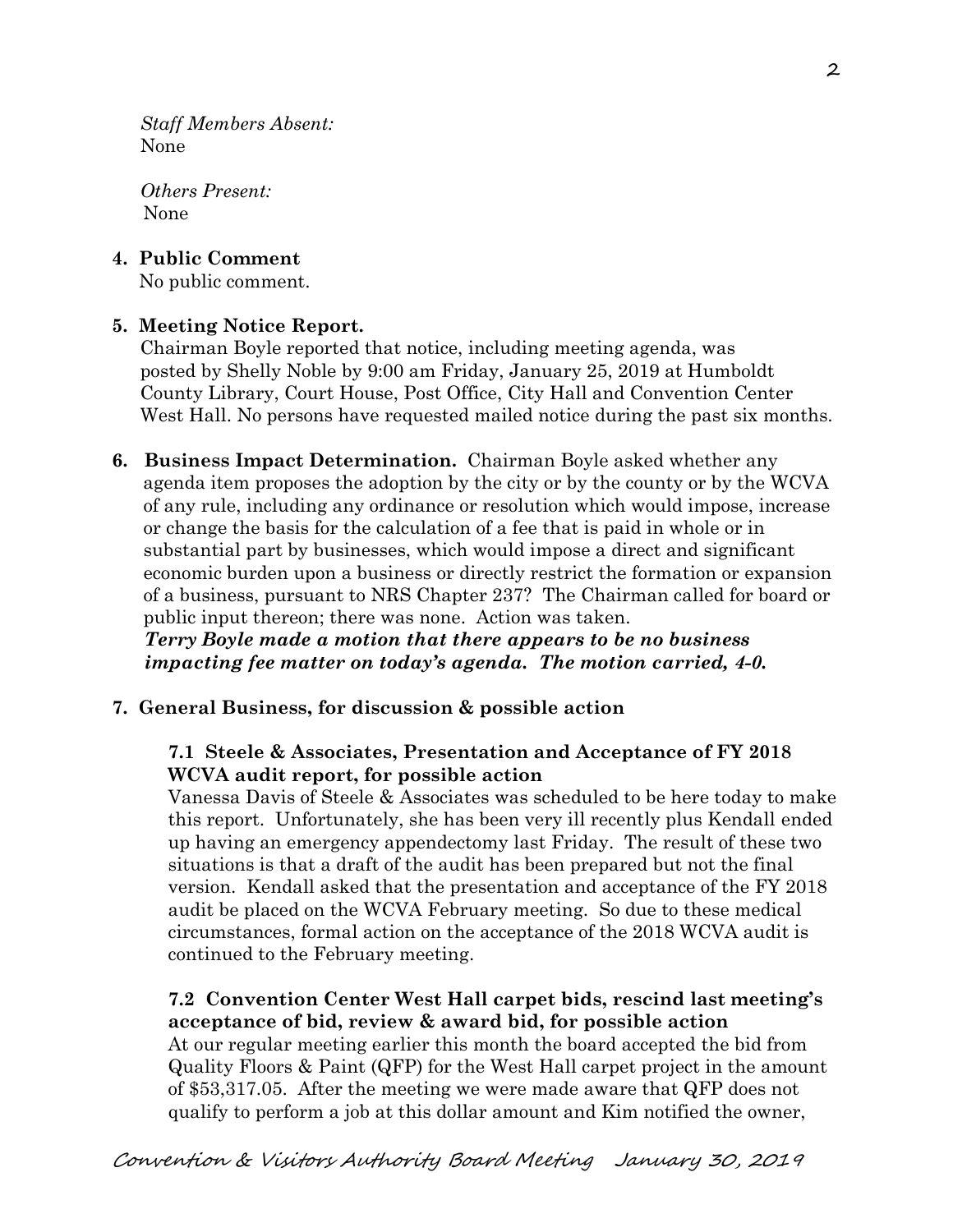Pachi Bengochea, that his bid could not be accepted. In order to proceed with this project the board needs to accept the alternative bid that was received from Desert Design. *John Arant made a motion to rescind the action taken on January 16, 2019 which awarded the West Hall carpet bid to Quality Floors & Paints, due to contract limit issues, and to accept the West Hall carpet bid from Desert Design in the amount of \$57,662.50. Motion carried, 4-0.* 

#### **8. Other reports**

**8.1** Kim reported that the Event Center Sound System project is completed and the board will be invited to a demo next week before the state high school wrestling tournament. A representative from the sound company will be here for the wrestling tournament and also during Ranch Hand Rodeo to make sure everything works as it should.

**8.2** In order to take advantage of more of the Event Center scoreboard capabilities, Kim has been working with an individual who will design a program to display real time scores during the upcoming Ranch Hand Rodeo and other events that weekend. He is also in contact with a consultant who has expertise with our scoreboard and its software. By utilizing the skills of these individuals, he is looking forward to streamlining the compilation of event scores and disseminating information to the spectators more quickly. Kim is also working to have video equipment and monitors installed near the concession stand and office so that people can watch the events taking place in the arena.

**8.3** Jim thanked Kim for his assistance is purchasing the mat lights that will be used during the championship matches at the NIAA State Wrestling Tournament next weekend. Jim expressed concern that area restaurants would not be ready to serve wrestlers and their families Friday night after 8 pm. Kim will contact the newspaper to see if they will do a story on the tournament so that area businesses are aware of the influx of participants and their families that weekend.

**8.4** Kim is working with Superior Livestock to ensure that their 2021 dates do not overlap with the World Championship Horseshoe Tournament dates should we be awarded this tournament.

**8.5** Bill passed out copies of the required ethical standards reports that members are required to sign. He will collect the signed forms and see that they are submitted.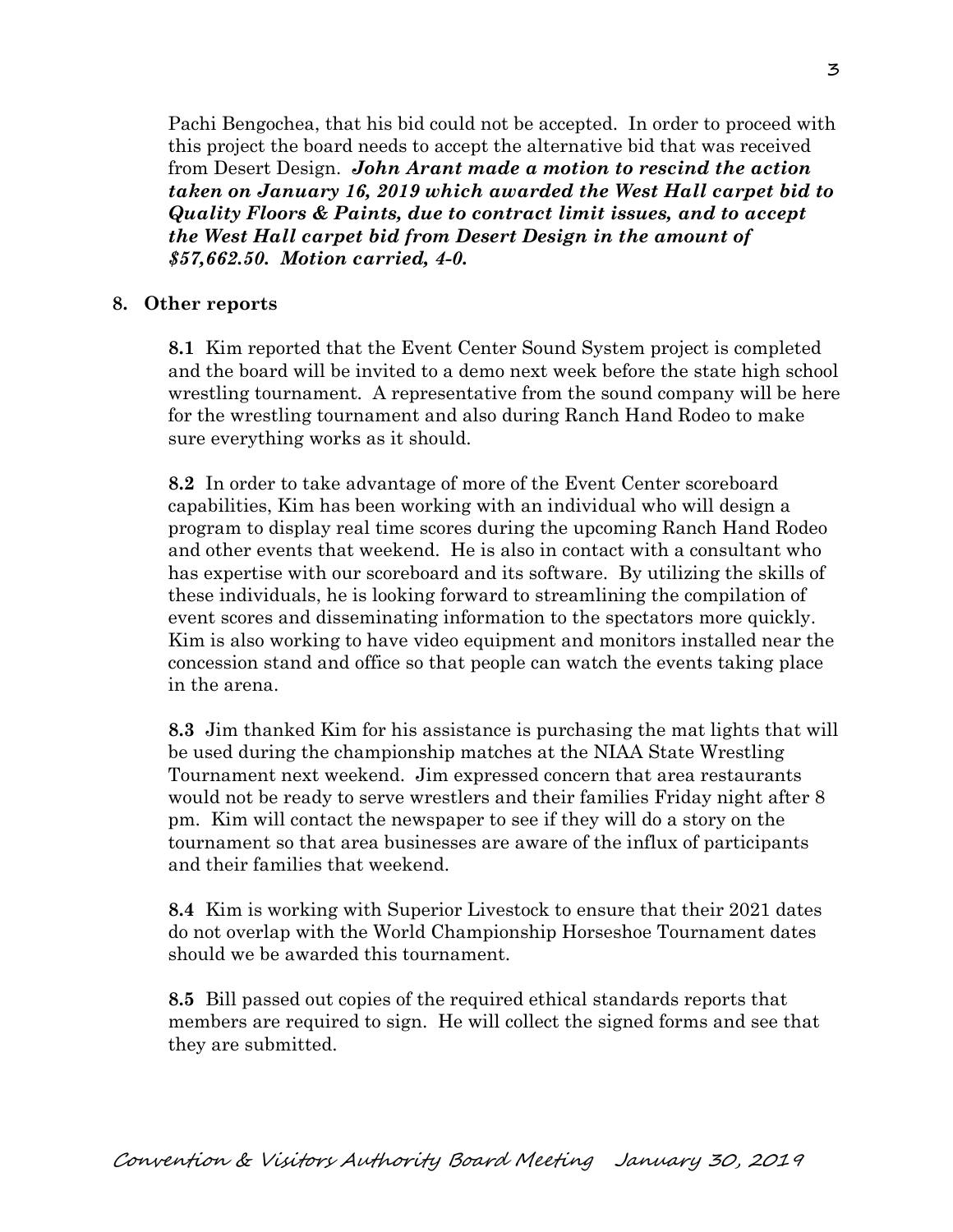**9. Public Comment**  None.

**10. Regular Business. Next Meeting. The Board confirmed the next regular meeting date of Wednesday, February 20, 2019, 4:00 pm.** 

## **11. Adjournment.** *Jim Billingsley made a motion to adjourn this meeting. Motion carried, 4-0.*

The meeting was adjourned to the next regular meeting, or to the earlier call of the Chairman or to the call of any three (3) members of the Board on three (3) working days notice.

Respectfully submitted,

Shelly Noble

 $APPROVED ON$ ,  $2019$ 

As written\_\_\_\_\_\_\_\_\_\_\_\_\_\_\_

As corrected \_\_\_\_\_\_\_\_\_\_\_\_\_

Winnemucca Convention & Visitors Authority Board